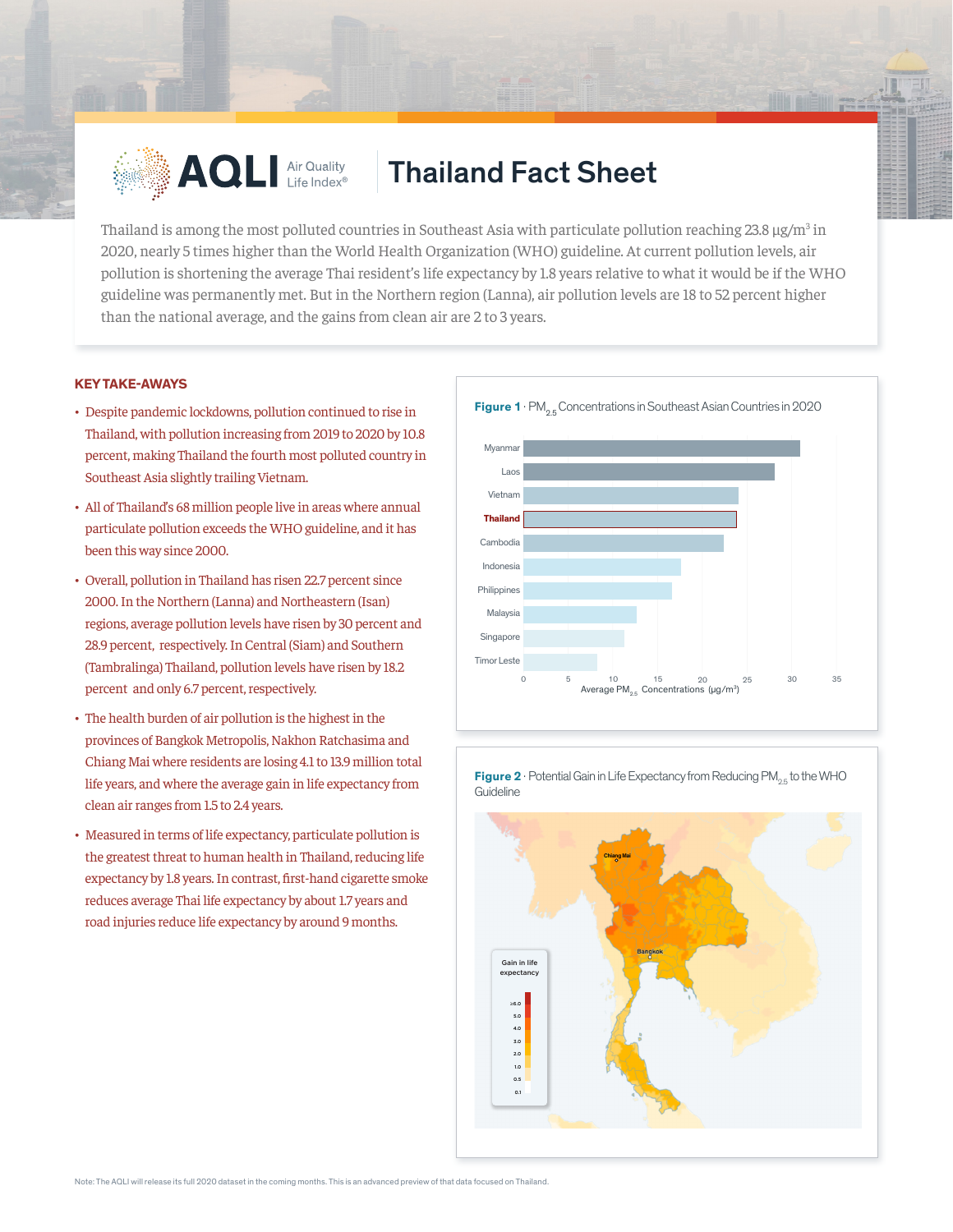#### **POLICY IMPACTS**

The dual challenges of economic growth and environmental quality faced by Thailand today are no different from those once confronted by London, England, Los Angeles, California, or Osaka, Japan — once respectively known as "the big smoke," "the smog capital of the world," and the "smoke capital" — during their periods of industrialization. Yet the legacy of environmental improvement in these former pollution hotspots is evidence that today's pollution does not need to be tomorrow's fate. These countries have largely been successful in confronting their pollution challenge thanks to a demand for change from their citizens and subsequent strong policies.

More recently, China has seen tremendous progress since declaring a "war against pollution" in 2014, with its pollution levels declining by roughly 40 percent since then. Due to these pollution reductions, the average Chinese resident stands to gain about 2 years of additional life expectancy. With stronger clean air policies, Thailand has an opportunity to experience the same progress. If Thailand were to achieve a 30 percent reduction in air pollution, its residents would live 9 to 10 months longer, on average.